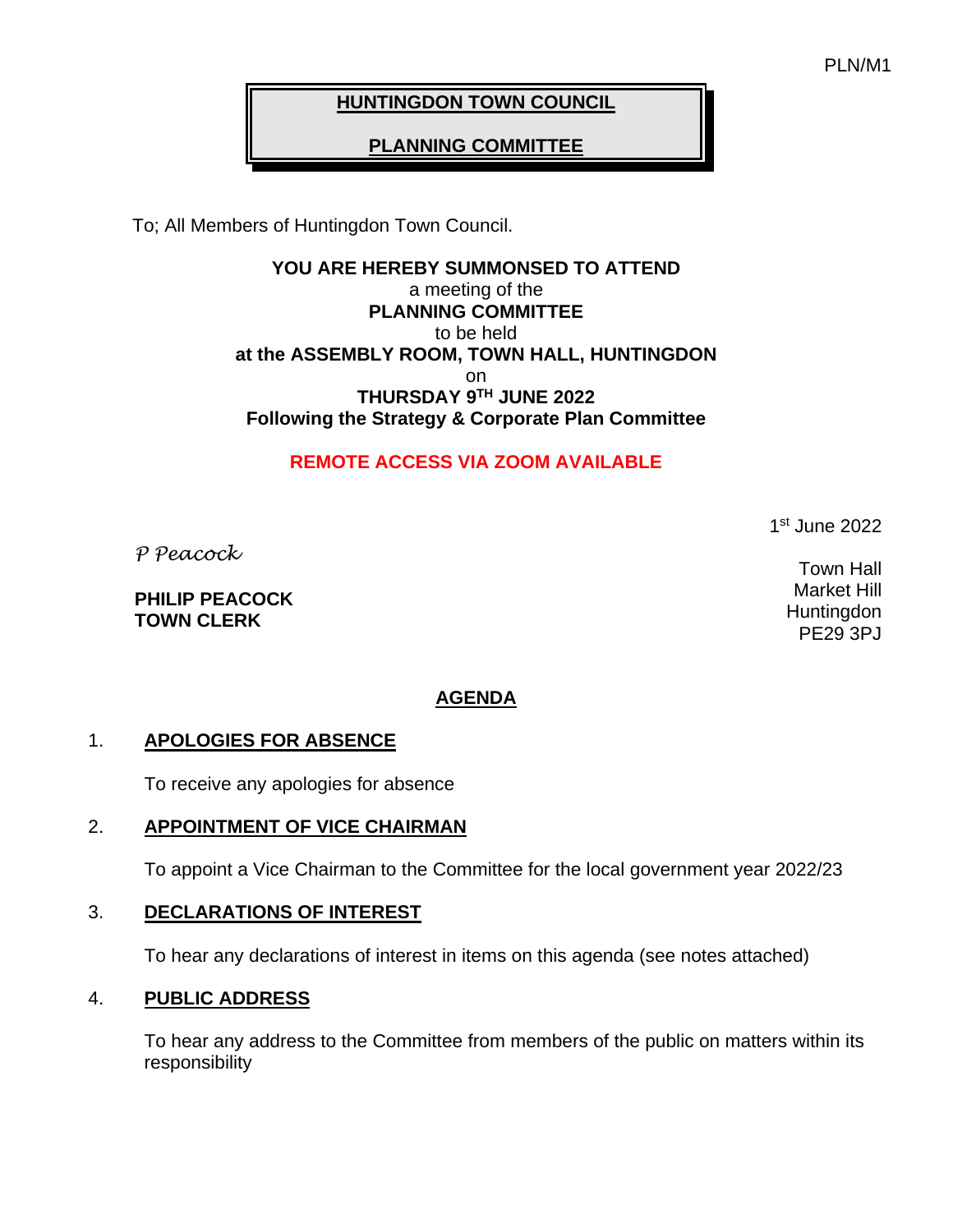### 5. **MINUTES**

To receive and approve the minutes of the meeting of the Planning Committee held on 17th March 2022 (M4) (attached)

### 6. **APPOINTMENT OF SUB COMMITTEE**

To appoint the following Sub-Committee for the ensuing local government year and the membership thereof:

i) Planning Application Panel Sub-Committee (for recommendations relating to planning policy and other strategic planning matters): To appoint 9 Members to the Planning Application Panel Sub-Committee for the ensuing local government year

# 7. **HUNTINGDON NORTH**

To receive a verbal update from Vistry regarding their project at Huntingdon North

# 8. **COSTA COFFEE LICENSE RENEWAL**

To receive and comment on a planning application to renew the licence to place tables and chairs in an area measuring approximately 1.3m x 6.6m outside Costa Coffee, 41 High Street, Huntingdon, PE29 3AQ (plans attached)

# 9. **DATE AND AGENDA OF THE NEXT MEETING**

The next meeting will be held on Thursday  $6<sup>th</sup>$  October 2022

### This meeting will be serviced by the Town Clerk – 01480 410383

Copies for information to:

District Councillors; County Councillors; The Chairman and Chief Executive of Huntingdonshire District Council; The Press; Huntingdon Public Library and the Police.

#### **Notes**

A. Disclosable Pecuniary Interests

(1) Members are required to declare any disclosable pecuniary interests and unless you have obtained dispensation, cannot discuss or vote on the matter at the meeting and must also leave the room whilst the matter is being debated or voted on.

(2) A Member has a disclosable pecuniary interest if it

(a) relates to you, or

(b) is an interest of -

(i) your spouse or civil partner; or (ii) a person with whom you are living as husband and wife; or (iii) a person with whom you are living as if you were civil partners and you are aware that the other person has the interest.

#### (3) Disclosable pecuniary interests includes -

(a) any employment or profession carried out for profit or gain;

(b) any financial benefit received by the Member in respect of expenses incurred carrying out his or her duties as a Member (except from the Council);

(c) any current contracts with the Council;

(d) any beneficial interest in land/property within the Council's area;

(e) any licence for a month or longer to occupy land in the Council's area;

(f) any tenancy where the Council is landlord and the Member (or person in (2)(b) above) has a beneficial interest; or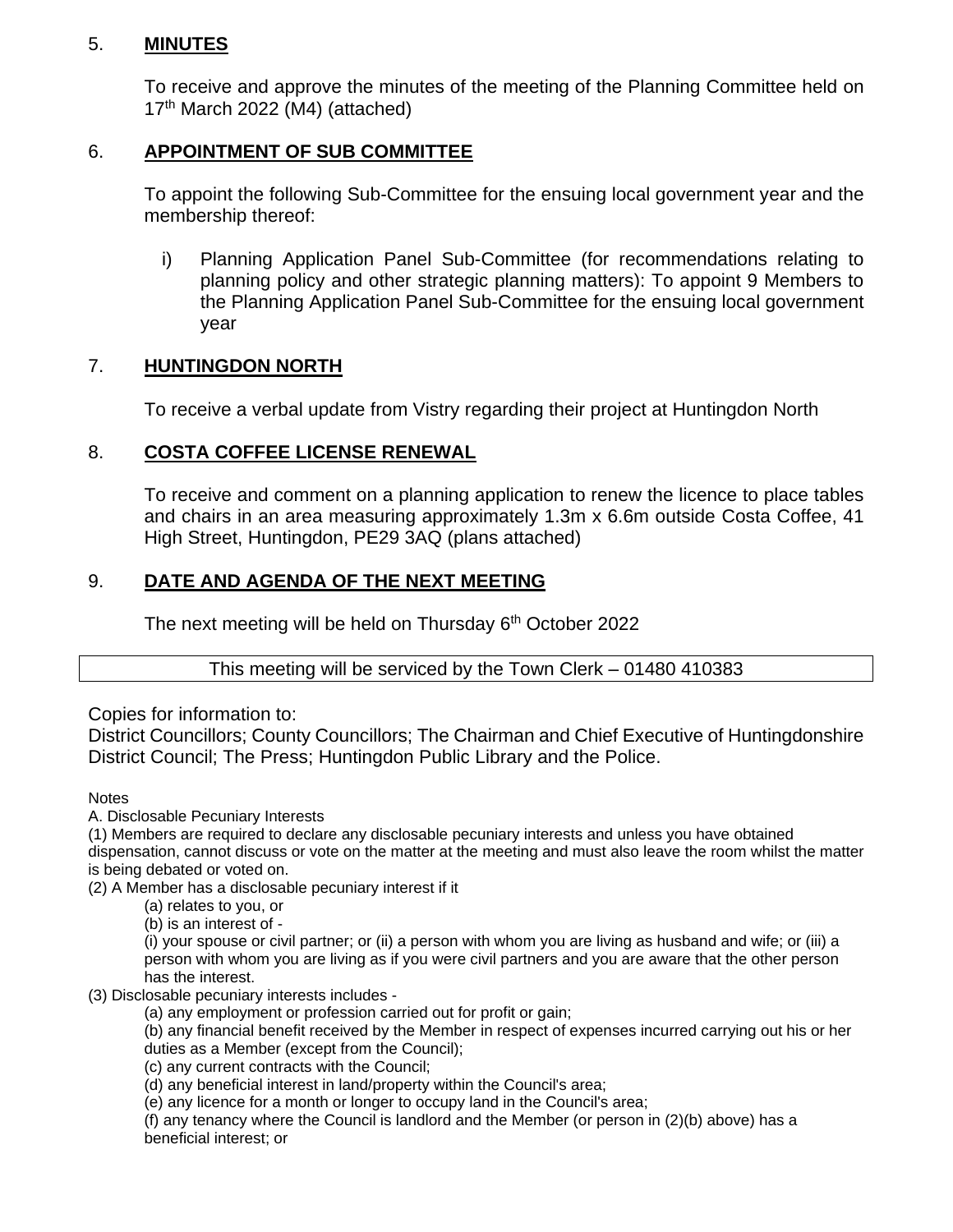(g) a beneficial interest (above the specified level) in the shares of any body which has a place of business or land in the Council's area.

#### B. Other Interests

(4) If a Member has a non-disclosable pecuniary interest or a non-pecuniary interest then you are required to declare that interest, but may remain to discuss and vote.

(5) A Member has a non-disclosable pecuniary interest or a non-pecuniary interest where -

(a) a decision in relation to the business being considered might reasonably be regarded as affecting the wellbeing or financial standing of you or a member of your family or a person with whom you have a close association to a greater extent than it would affect the majority of the council tax payers, rate payers or inhabitants of the ward or electoral area for which you have been elected or otherwise of the Council's administrative area, or

(b) it relates to or is likely to affect any of the descriptions referred to above, but in respect of a member of your family (other than specified in (2)(b) above) or a person with whom you have a close association and that interest is not a disclosable pecuniary interest.

Please emai[l town.council@huntingdontown.gov.uk](mailto:town.council@huntingdontown.gov.uk) to request access via zoom.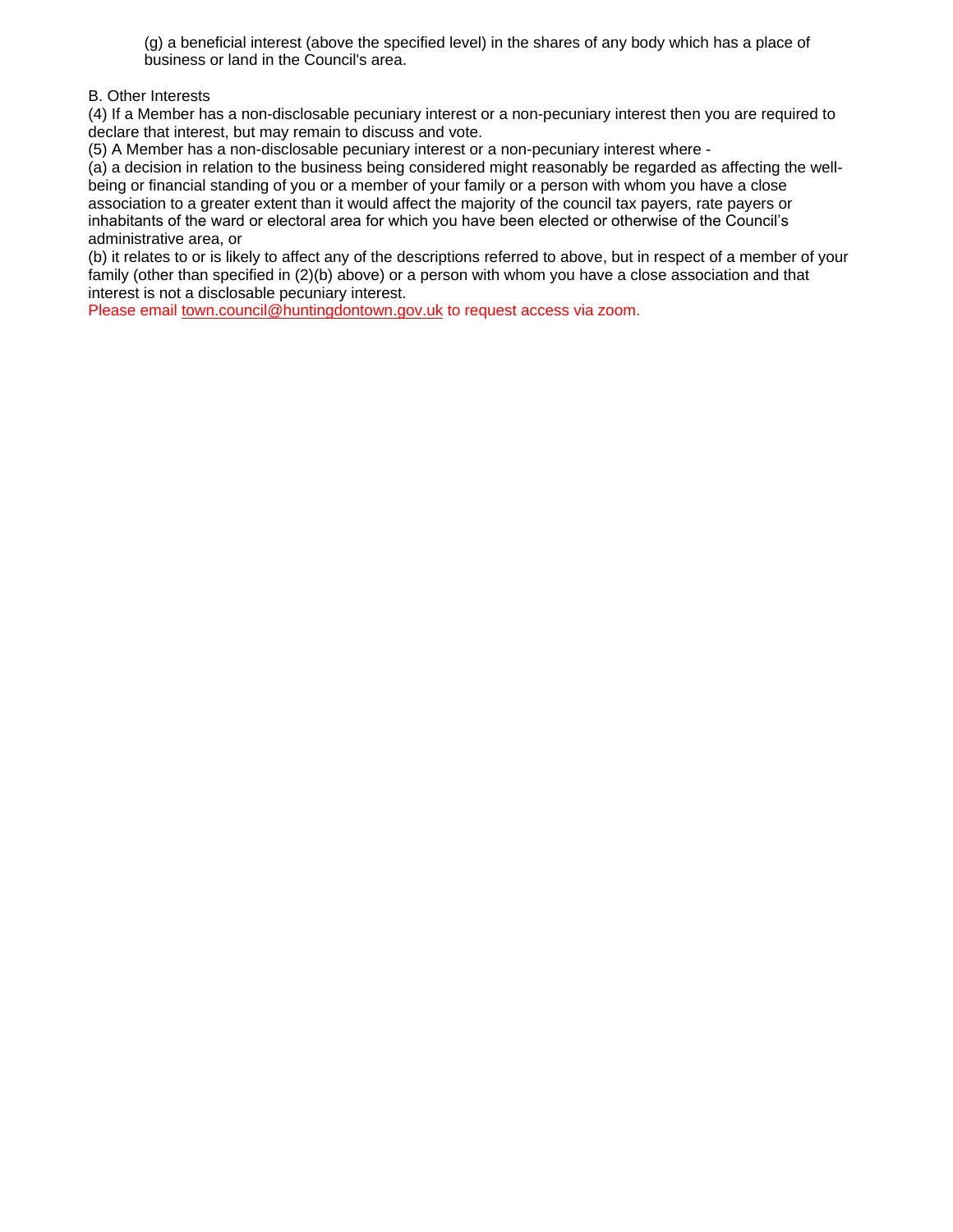#### **HUNTINGDON TOWN COUNCIL**

#### **PLANNING COMMITTEE**

A meeting of the Planning Committee was held at Huntingdon Town Hall on Thursday 17<sup>th</sup> March 2022.

Present: Councillors: A Blackwell; M Baker, D Cole; J Cole (via Zoom); S Gifford; B Luckham; A McAdam; S McAdam; T Sanderson; and K Webb (Mayor).

*Clerk's Note: In the absence of the Chairman, the Mayor chaired the meeting.* 

### 21**. APOLOGIES FOR ABSENCE**

Apologies were received from Councillors A Beevor, K Brockett, C Doyle, M Kadewere, P Kadewere, P Kennington, P Pearce and S Sweek.

*Clerk's Note: Due to technical problems, Cllrs K Brockett, M Kadewere, P Kadewere, P Kennington and P Pearce were unable to join the meeting via Zoom.* 

### 22. **DECLARATIONS OF INTEREST**

There were none.

#### 23. **PUBLIC ADDRESS**

There was none.

#### 24. **MINUTES**

Copies of the minutes of the Planning Committee meeting held on 4<sup>th</sup> November 2021 (M3) had been circulated following their informal approval by the Chairman.

It was proposed, seconded and

RESOLVED to approve the Planning Committee minutes of 4<sup>th</sup> November 2021 (M3), which would be signed by the Chairman at a later date.

#### 25. **CAMBRIDGESHIRE'S LOCAL HERITAGE LIST**

Members received a presentation from Jessica Johnston from the Cambridgeshire County Council Historic Environment Team, regarding the Cambridgeshire Local Heritage List project. It was explained that the project was intended to identify important local assets that would not meet national listing criteria, and enable their significance to be taken into account when considering planning applications relevant to the site.